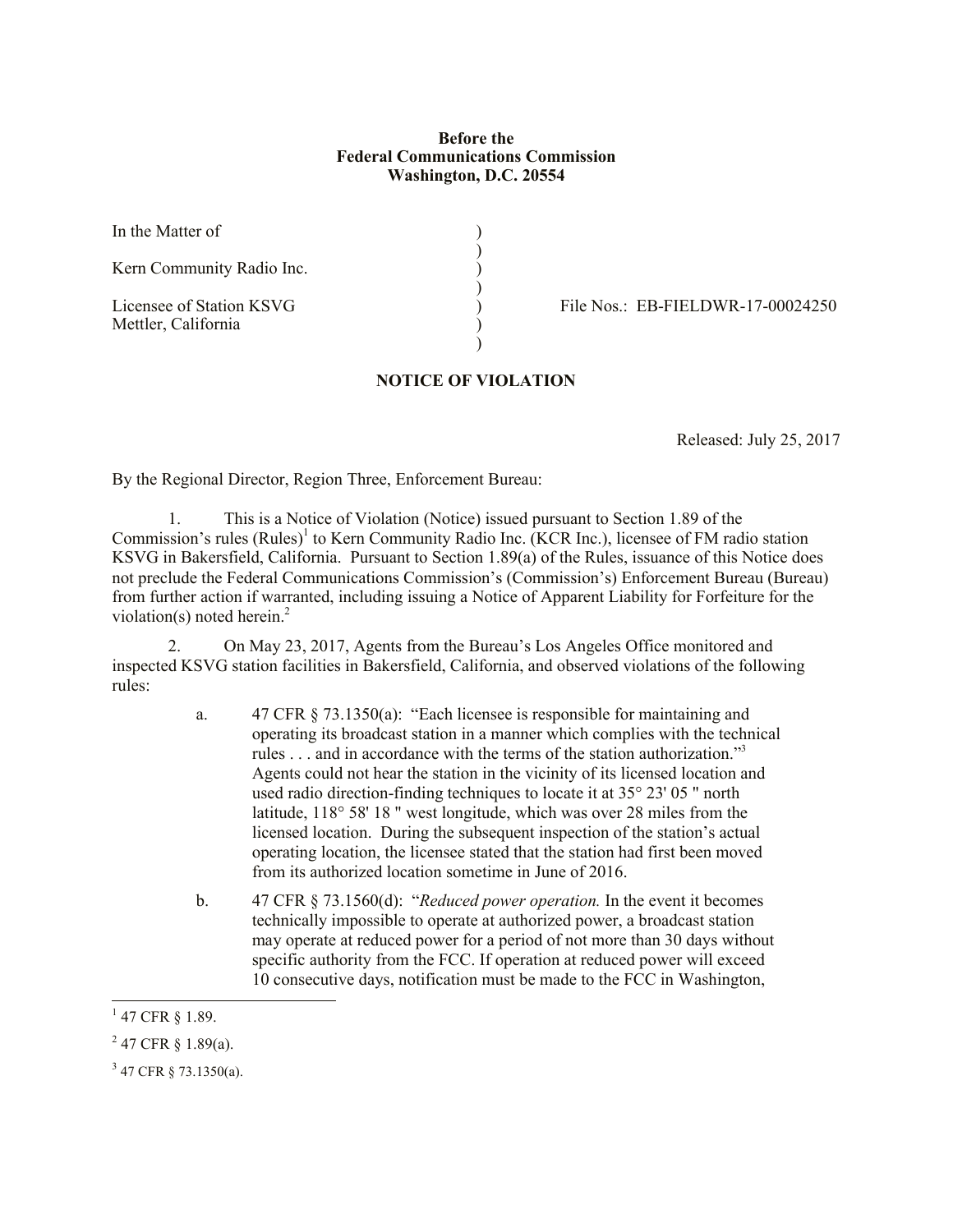DC, Attention: Audio Division (radio) or Video Division (television), Media Bureau, not later than the 10th day of the lower power operation. In the event that normal power is restored within the 30 day period, the licensee must notify the FCC of the date that normal operation was restored. If causes beyond the control of the licensee prevent restoration of the authorized power within 30 days, a request for Special Temporary Authority (see §73.1635) must be made to the FCC in Washington, DC for additional time as may be necessary". During the inspection on May 23, 2017, the agents observed the station operating a with a transmitter power output (TPO) of 420 watts. With the antenna and feedline in use the agents calculated that the effective radiated power (ERP) of KSVG was 191 watts. This power level is far below the 1700 watts authorized ERP for KSVG. The licensee stated that the station had been operating at this level for about one month and that no notification to Media Bureau had been sent.

c.  $47 \text{ CFR } \frac{11.52(d)(1)}{1}$ : "With respect to monitoring for EAS messages that are formatted in accordance with the EAS Protocol, EAS Participants must monitor two EAS sources. The monitoring assignments of each broadcast station and cable system and wireless cable system are specified in the State EAS Plan and FCC Mapbook. They are developed in accordance with FCC monitoring priorities." $4\overline{}$  At the time of the inspection, the FCC agents observed that KSVG was receiving CAP alerts but only one other source for EAS alerts and tests and that source was not one of the sources identified in the Kern County CA EAS plan.

3. Pursuant to Section 403 of the Communications Act of 1934, as amended,<sup>5</sup> and Section 1.89 of the Rules, we seek additional information concerning the violations and any remedial actions taken. Therefore, KCR Inc. must submit a written statement concerning this matter within twenty (20) days of release of this Notice. The response (i) must fully explain each violation, including all relevant surrounding facts and circumstances, (ii) must contain a statement of the specific action(s) taken to correct each violation and preclude recurrence, and (iii) must include a time line for completion of any pending corrective action(s). The response must be complete in itself and must not be abbreviated by reference to other communications or answers to other notices.<sup>6</sup>

4. In accordance with Section 1.16 of the Rules, we direct KCR Inc. to support its response to this Notice with an affidavit or declaration under penalty of perjury, signed and dated by an authorized officer of KCR Inc. with personal knowledge of the representations provided in KCR Inc.'s response, verifying the truth and accuracy of the information therein, $\frac{7}{4}$  and confirming that all of the information

 $4\overline{47}$  CFR 11.52(d)(1).

 $547$  U.S.C. § 403.

 $647$  CFR § 1.89(c).

<sup>&</sup>lt;sup>7</sup> Section 1.16 of the Rules provides that "[a]ny document to be filed with the Federal Communications Commission and which is required by any law, rule or other regulation of the United States to be supported, evidenced, established or proved by a written sworn declaration, verification, certificate, statement, oath or affidavit by the person making the same, may be supported, evidenced, established or proved by the unsworn declaration, certification, verification, or statement in writing of such person . . . . Such declaration shall be subscribed by the declarant as true under penalty of perjury, and dated, in substantially the following form . . . : 'I declare (or certify, verify, or state) under penalty of perjury that the foregoing is true and correct. Executed on (date). (Signature)'."